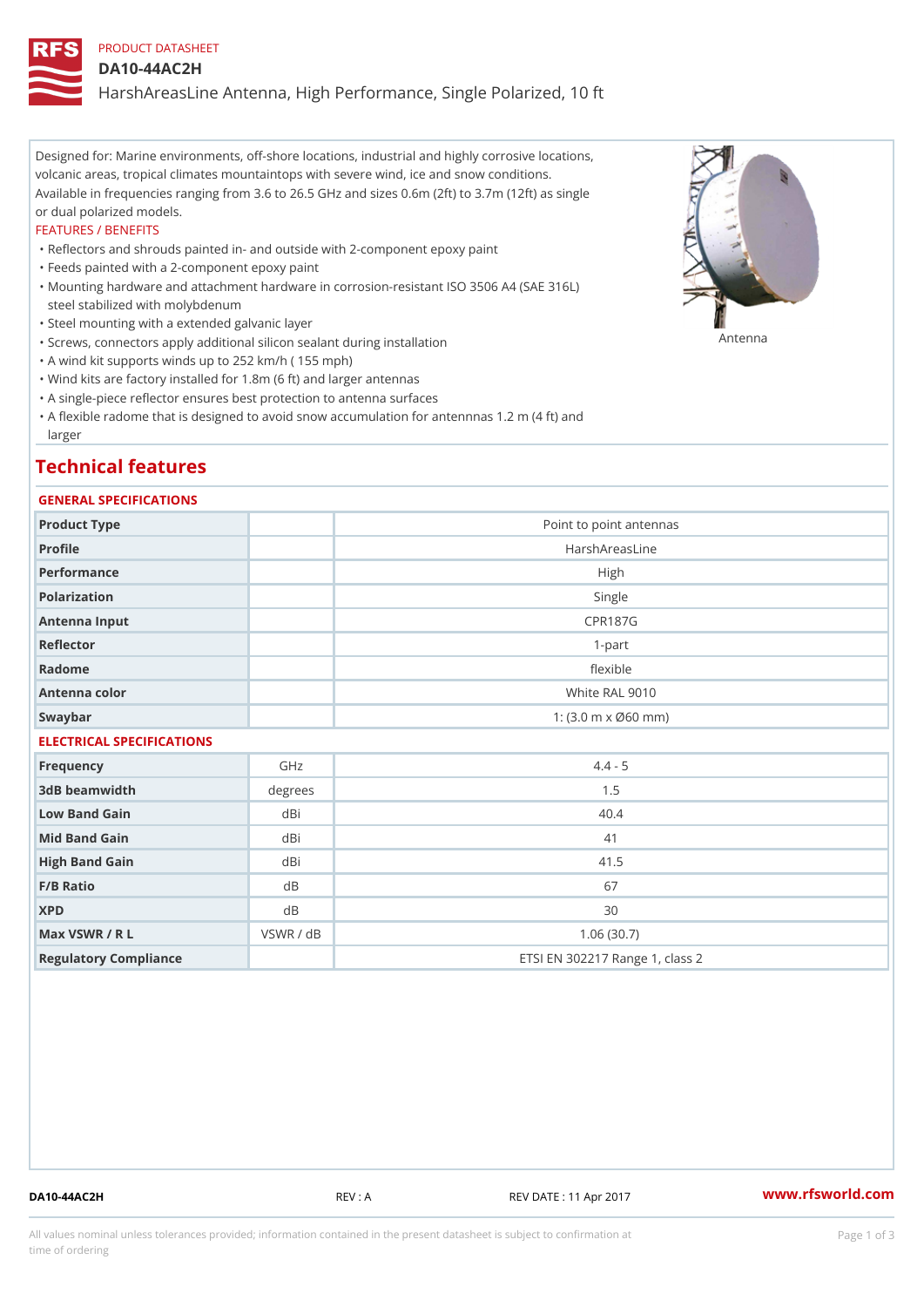# PRODUCT DATASHEET

## DA10-44AC2H

HarshAreasLine Antenna, High Performance, Single Polarized, 10 ft

| MECHANICAL SPECIFICATIONS         |              |                                                     |  |  |  |  |  |
|-----------------------------------|--------------|-----------------------------------------------------|--|--|--|--|--|
| Diameter                          | ft $(m)$     | 10(3)                                               |  |  |  |  |  |
| Elevation Adjustment              | degrees      | ± 5                                                 |  |  |  |  |  |
| Azimuth Adjustment                | degrees      | ± 5                                                 |  |  |  |  |  |
| Polarization Adjustment           | degrees      | ± 5                                                 |  |  |  |  |  |
| Mounting Pipe Diameter<br>minimum | $mm$ (in)    | 114(4.5)                                            |  |  |  |  |  |
| Mounting Pipe Diameter<br>maximum | $mm$ (in)    | 114(4.5)                                            |  |  |  |  |  |
| Approximate Weight                | kg (lb)      | 290 (638)                                           |  |  |  |  |  |
| Survival Windspeed                | $km/h$ (mph) | 252 (155)                                           |  |  |  |  |  |
| Operational Windspeed             | $km/h$ (mph) | 190 (118)                                           |  |  |  |  |  |
| <b>STRUCTURE</b>                  |              |                                                     |  |  |  |  |  |
| Radome Material                   |              | PVC coated fabric                                   |  |  |  |  |  |
| FURTHER ACCESSORIES               |              |                                                     |  |  |  |  |  |
| ontional Swayhar                  |              | $1.$ SMA-SK-60-3000A (3 0 m x $(9.60 \text{ mm})$ ) |  |  |  |  |  |

# optional Swaybar 1: SMA-SK-60-3000A (3.0 m x Ø60 mm) Further Accessories SMA-SKO-UNIVERSAL-L : Universal sway bar fixation kit

#### MOUNT OUTLINE

| Dimension A                       | m m<br>(in)  | 3220(126.8) |
|-----------------------------------|--------------|-------------|
| Dimension_B                       | m m<br>(i n) | 1640 (64.6) |
| Dimension_C                       | m m<br>(i n) | 550 (21.7)  |
| Dim D-<br>$114mm(4.5_{ir})$ $Rip$ | m m          | 190 (7.5)   |
| Dimension E                       | m m<br>(i n) | 370 (14.6)  |
| Dimension <sub>_F</sub>           | m m<br>(i n) | 1440 (56.9) |

DA10-44AC2H REV : A REV DATE : 11 Apr 2017 [www.](https://www.rfsworld.com)rfsworld.com